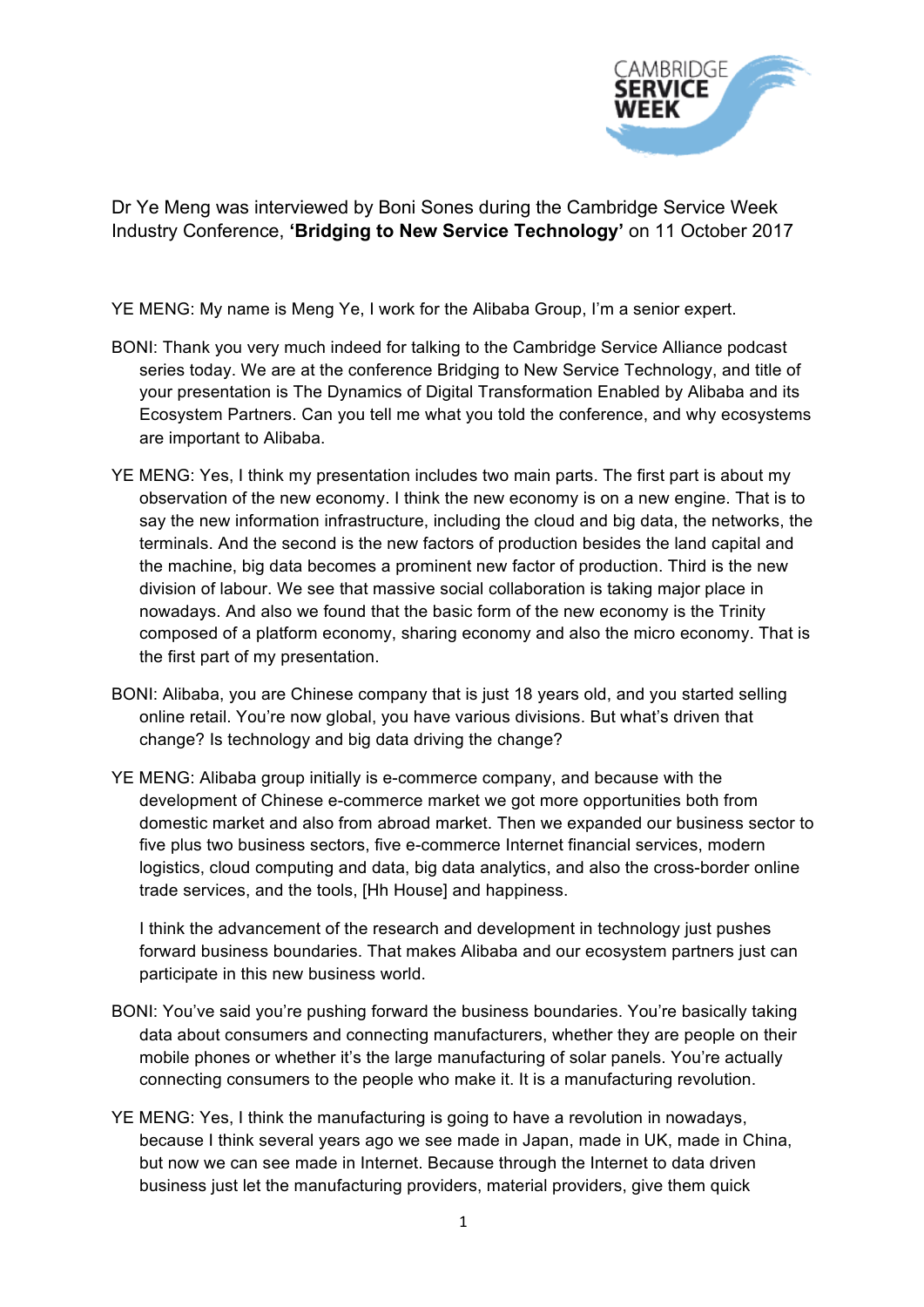

response to the consumer's needs. Through the Internet they can gather the most quick and most accurate data or information from the consumption side.

- BONI: You're basically manufacturing on-demand, whether it's large-scale demand from the factory, or small-scale demand from an SME and a start-up who started up on mobile technology. It's the fact that the technology can respond so quickly and connect the producer in the factory to the consumer that is the big driver for change. That connection and the speed of the connection, and the speed of the response.
- YE MENG: I think the big companies and SMEs or talented young people, they have different, they should have different objectives. Big companies, they should transform them to the infrastructure, and that is to say they are manufacturing infrastructure, fitting the Internet, fitting the whole world. If the big companies take themselves as the manufacturing infrastructure using digital technology, connect consumers and designers, and SMEs, they can transform themselves into the new company in the future.

Also I think the SMEs or talented young people, or smart creatives, they are enabled by the infrastructural services provided by the platform of big companies, they can just put all their efforts on the new idea, on the information. I think that's very good.

- BONI: You spoke about seven Alibaba case studies, the Theo factory, the Blue Star, the Alibaba smart living program, the business division program, the GLC plus, and the XCMG case study, and then the smart devices incubator. It seems that Alibaba has a wide business vision, it's very broad what your visioning from the small to the large, as I've said. How do you keep across all these different business streams?
- YE MENG: I think our company has advantage, especially in the marketing or the ecommerce platform, and also the technology expertise, especially in cloud computing and big data analytics. We now do all the jobs, we just find a way to cooperate with other partners, big companies or SMEs, find a new way to make the manufacturing or embrace the new industrial revolution.
- BONI: You think it is a new industrial revolution? And as I've said Alibaba has got here, you're out front, you are leading the others in terms of your business practices. And it's taking you just 18 years, some people might accuse you of being disruptive to their business models.
- YE MENG: Nowadays you can see a lot of young companies, they contribute to the world a lot. Even though we are only 18 years old, we can achieve what we dream. Because our mission is to make doing business elsewhere easy, we just want to be an enabler, to help our partners by successful. That is the secret of our success in our practice.
- BONI: And you are collaborating with people anywhere in the world, made in UK, made in India, made in China. You've said it doesn't matter, and that's a surprising thing to hear from Alibaba. You are the dominant force in the Chinese economy, or one of them. But made on the Internet, you are happy with that?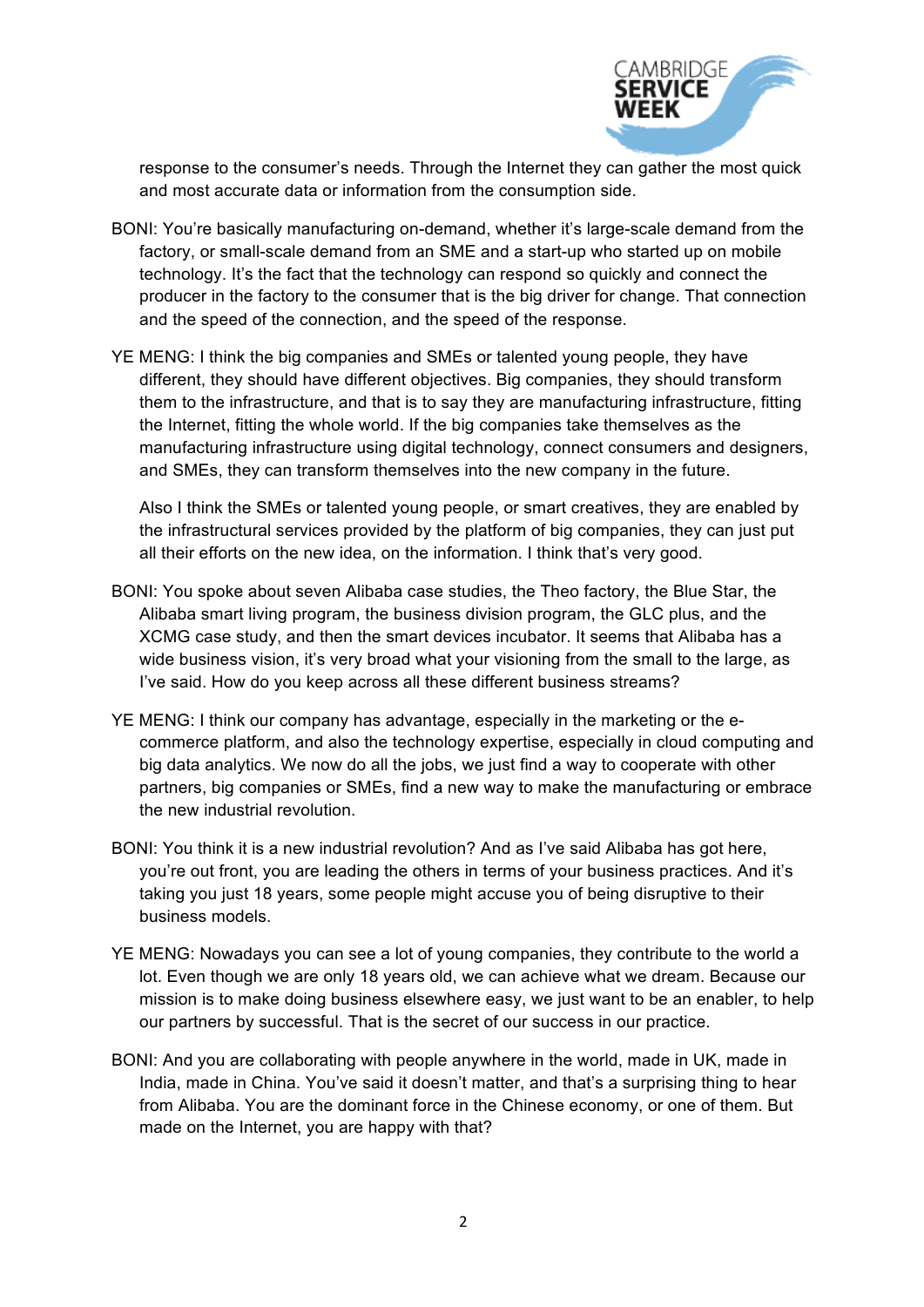

- YE MENG: Yes, I think so. We just provide the infrastructural services to help the Chinese SMEs and young talents, and also the big companies to be successful in their business. We want to transform this capability to serve SMEs, young talents, and the big companies in other countries to help them be successful.
- BONI: We've Christoph Mueller of the Emirates Group speak about how you have to trust the data, let go of your brain, get the data, analyse it, and trust it to take your business forward. Do you agree with that? That these business models are now data-driven?
- YE MENG: I think even though we talk about big data for several years, but now the big data application is not enough, we had some experiments in off-line retail, and also in manufacturing industries. We see that we need to foster the innovation, especially applying big data in the whole society to light all of the ecosystem partners to involve in, so we can get the real change that big data can bring us.
- BONI: And you've said that you are driven by two values and ethics, happiness and health. And we don't here does two words associated with Alibaba, we think you're a big business, and we think you are smart technology driven business, but you pursue happiness and health?
- YE MENG: Yes, I think people just want to pursue their happiness, they pursue their happiness in two different ways. One is from their work, and second is from the services. I think in previous years commerce or the advancement of the modern retail, just like people can buy what they want. But if they buy enough, they won't get more happiness or to fight against the boredom. I think [0:11:33] with more cultural meaning or desire, the services with more cultural meaning and design. Also the in-depth cultural services, that will make people more happy. With think the happiness means that the future in digital media and entertainment is services.

Also I mentioned that the new economy is Trinity composed of platform economy, the sharing economy and the micro-economy. People will do what they want, they just want to realize their own dream in their life, so the work style, all the employment form will change in the Internet age, with the assistance provided by the platform or big companies, they can really find their talent, get happiness from their work. I think we need to pursue our happiness from both sides.

- BONI: How do you describe your business in Chinese?
- YE MENG: The mission of our company is to make it easy to do business anywhere. Anywhere doesn't mean every place in the world, it means [Chinese word] is we need to regard our family as a family regards our nation as a nation and regard a word is a word, we need to think and solve work problems from the whole benefit of the people in the world.

BONI: How do say that in Chinese?

YE MENG: [Speaking Chinese].